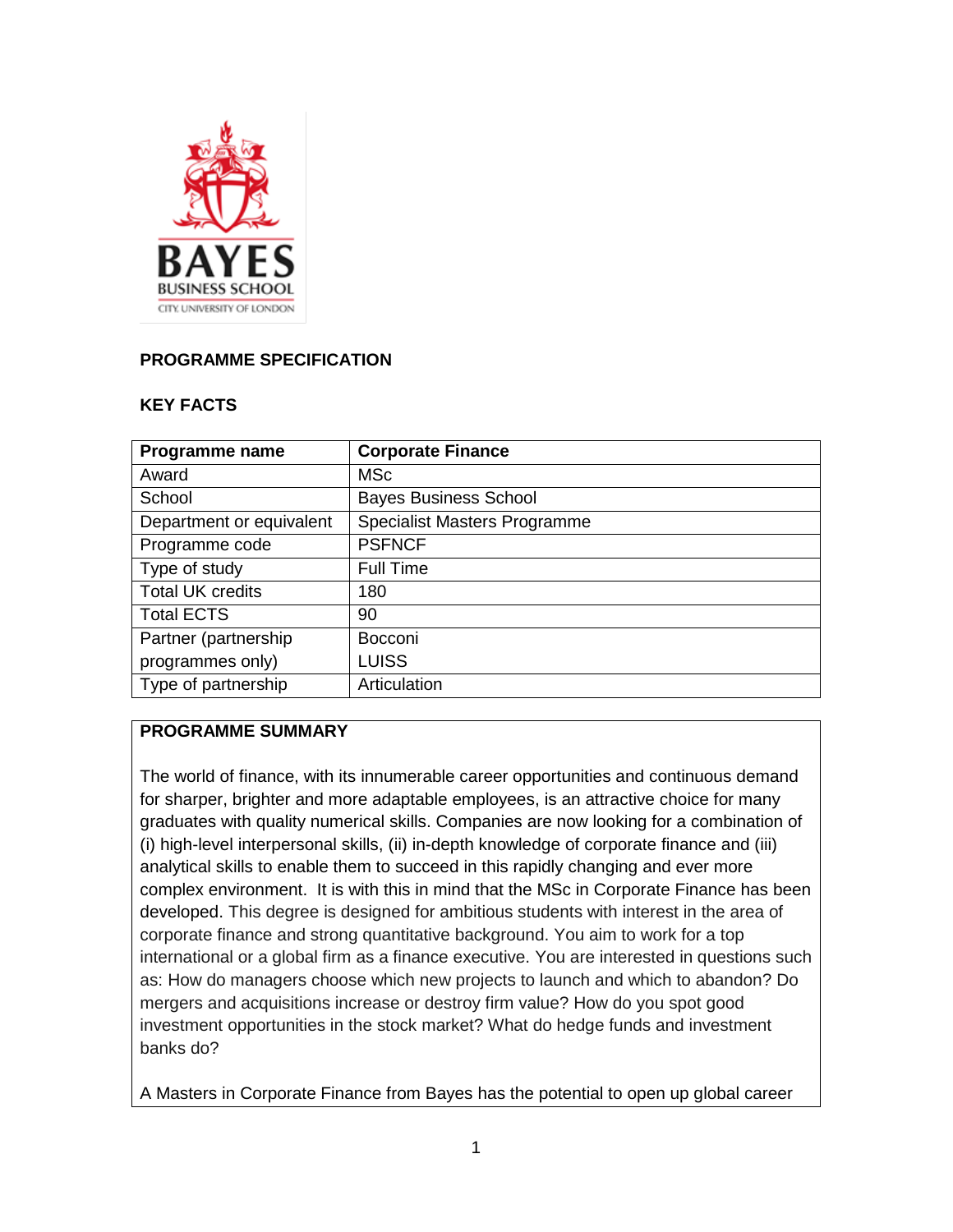opportunities for flexible high-calibre students. The degree supports careers with the corporate finance function of any large domestic, international and global company, at an investment bank (eg Mergers and Acquisitions and restructuring advice, analysis and activity, security issuance etc), or consulting jobs related to corporate structure and jobs in private equity and venture capital. With this in mind the course aims to give you:

- a comprehensive grasp of the principles and applications of corporate finance
- technical and conceptual skills
- broad experience of quantitative techniques
- a focus on financial issues in all industry sectors
- an international, multicultural perspective
- a flexible qualification suitable for a wide range of roles.

In term one you will take the core modules listed below:

- Corporate Finance and Valuation
- Theory of Finance
- Statistics in Finance
- Financial Reporting
- Research Methods for Finance Professionals

In term two you will take a further four core modules as listed below:

- Topics in Mergers & Acquisitions
- Advanced Corporate Finance
- Corporate Risk Management
- Financial Statement Analysis

In term three you have three options to complete the MSc.

**Option one** – study through taught courses only:

• Five electives units, each of them worth 10 credits.

**Option two** – study through a combination of taught courses and applied research;

- Three elective units of 10 credits each
- One Applied Research Project of 20 credits and a maximum of 5000 words taken following completion of your elective programme.

**Option three** – a business research project with a credit value of 40 and a maximum of 10,000 words, taken in tandem with one specialist elective of 10 credits.

Aims

The programme aims to develop your corporate finance expertise to the highest level.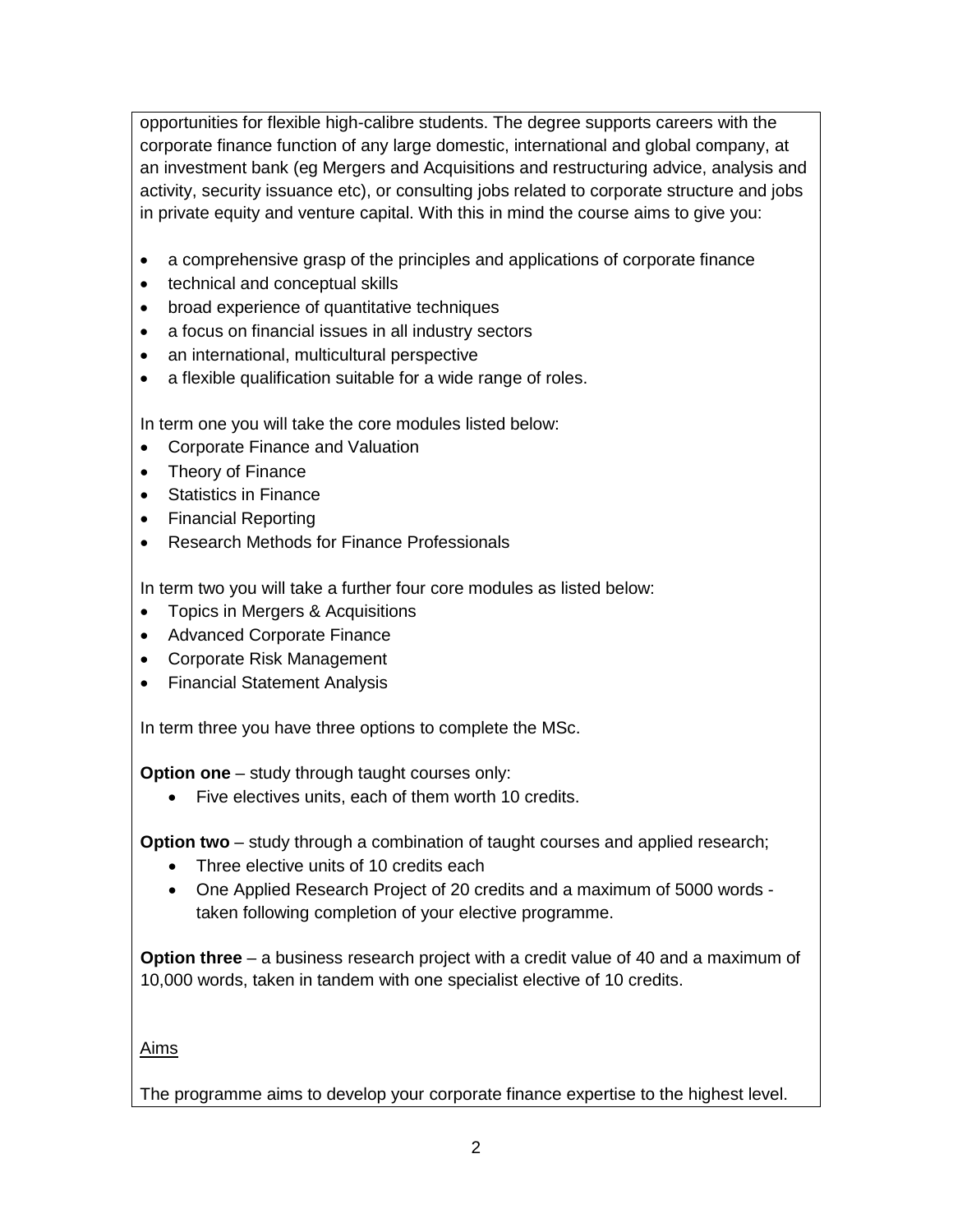The MSc in Corporate Finance is a route for those of you who are keen to develop careers in the corporate finance world. This MSc degree is designed to satisfy your drive to understand how companies manage their investment and financing decisions. In your studies, you will examine questions such as: how financial markets work and how companies access them to finance their operations, what IPOs and mergers and acquisitions are and how they help increase firm value, how to value financial products, such as stocks and derivatives.

Your studies will encompass practical and up-to-date teaching on how the modern corporate finance world works from top academics and practitioners from the City of London. You will graduate fully equipped for a successful career within corporate finance departments of leading global and international corporations, top investment and commercial banks, and family firms.

To achieve this, the programme provides you with a comprehensive grasp of the principles and theories of corporate finance and their application to real-life corporate situations, moving from broader finance content in term one to more specific and focussed corporate finance content in term two.

This programme has been developed in accordance with the QAA Subject Benchmark for Finance.

# **WHAT WILL I BE EXPECTED TO ACHIEVE?**

#### **On successful completion of this programme, you will be expected to be able to:**

Knowledge and understanding:

- Explain the key theories and concepts underlying contemporary corporate finance and be able to relate these to applied problems.
- Analyse the wider context in which financial decisions are made, such as the firm's overall financial strategy, the international capital markets and the global economy.
- Apply the theory and practice of the key disciplines which underpin financial decisions, such as quantitative methods and accounting and the application of mathematical techniques.

Skills:

- Critically analyse corporate financial decisions.
- Explain the implications of modern corporate finance theory for practical issues.
- Evaluate complex decisions and engage in analytical problem solving.
- Develop complex corporate financial decisions and strategies.
- Develop and improve report writing and presentation skills.
- Identify relevant information from a large array of data.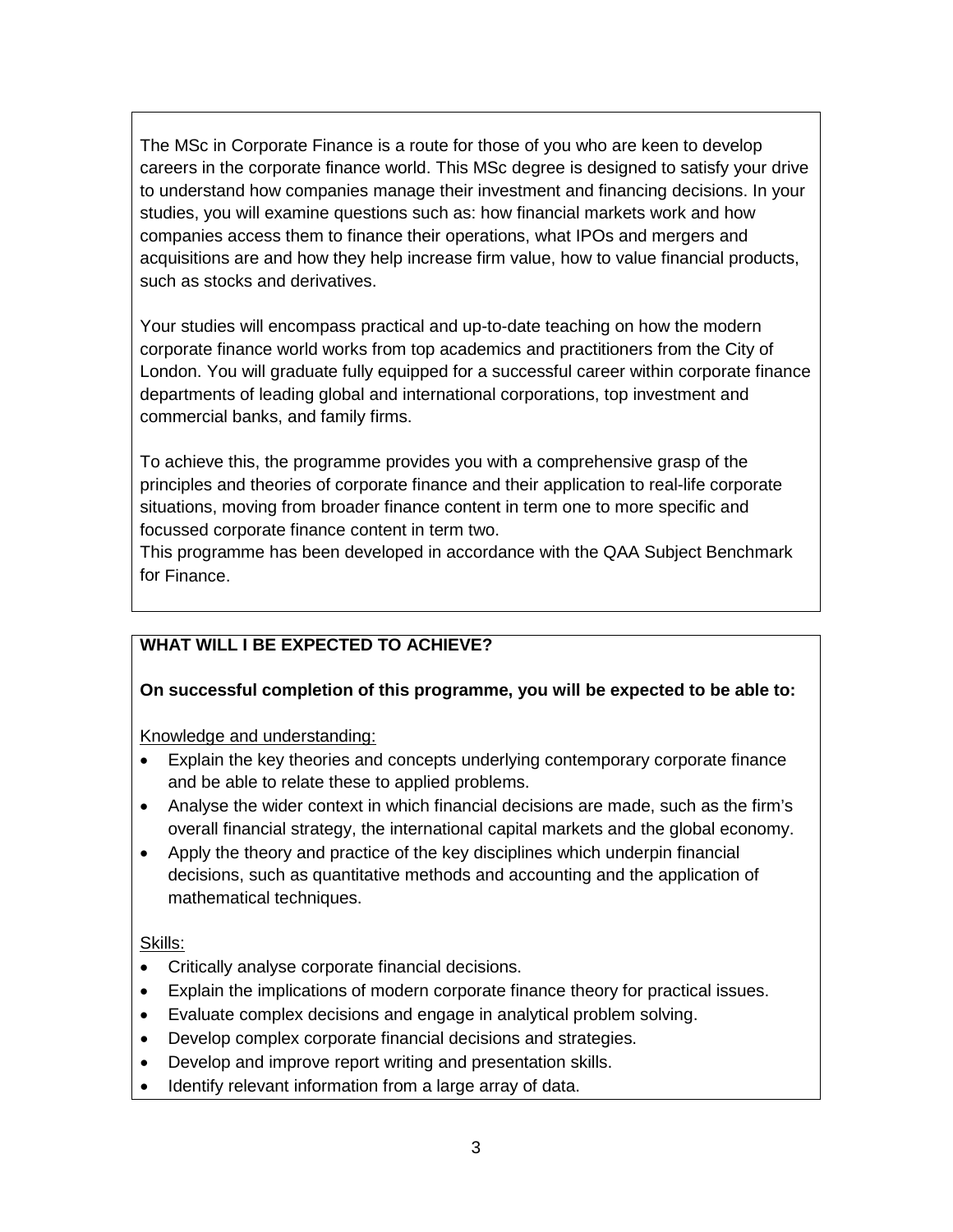• Evaluate current financial market conditions.

#### Values and attitudes:

- Confidence in handling complex financial information.
- Critical awareness of the limitations of theoretical models and financial data.
- Demonstrate an appreciation of the wider social context of corporate financial decisions.
- Display an awareness of the ethical constraints and potential conflicts of interest involved in developing strategic financial and investment plans within the wider business context.

This programme has been developed in accordance with the QAA Subject Benchmark for Economics.

## **HOW WILL I LEARN?**

Teaching and learning methods include the opportunity for you to apply your knowledge and expertise to problems beyond those generally encountered. A range of teaching and learning strategies are used to help you meet the different learning outcomes and to cater for the varied backgrounds and experiences of you and your fellow students.

- Lectures and directed reading are used to help to help you achieve an understanding of the current level of knowledge in the relevant areas.
- Case studies, the use of specialist software package and real life exercises as well as contributions from outside speakers are used to achieve integration between theory and practice.
- Substantial pieces of individual work such as a Business Research Project will provide you with the opportunity to acquire research and report writing skills on an individual basis and you will also work in small groups with your fellow students in order to benefit from peer interaction.
- Classes are supported by e-learning material which is available on the Moodle Virtual Learning Network.

The assessment of the course will also support your learning:

- Coursework provides ongoing feedback on your programme.
- Tests will assess the knowledge gained.
- Examinations provide a more in-depth assessment of knowledge gained and also assess your problem solving abilities.

The MSc in Corporate Finance is designed and structured to allow for intellectual progression through core modules taught in terms 1 and 2. Modules taught in term 2 normally build on the knowledge and skill acquired in term 1. Term three allows for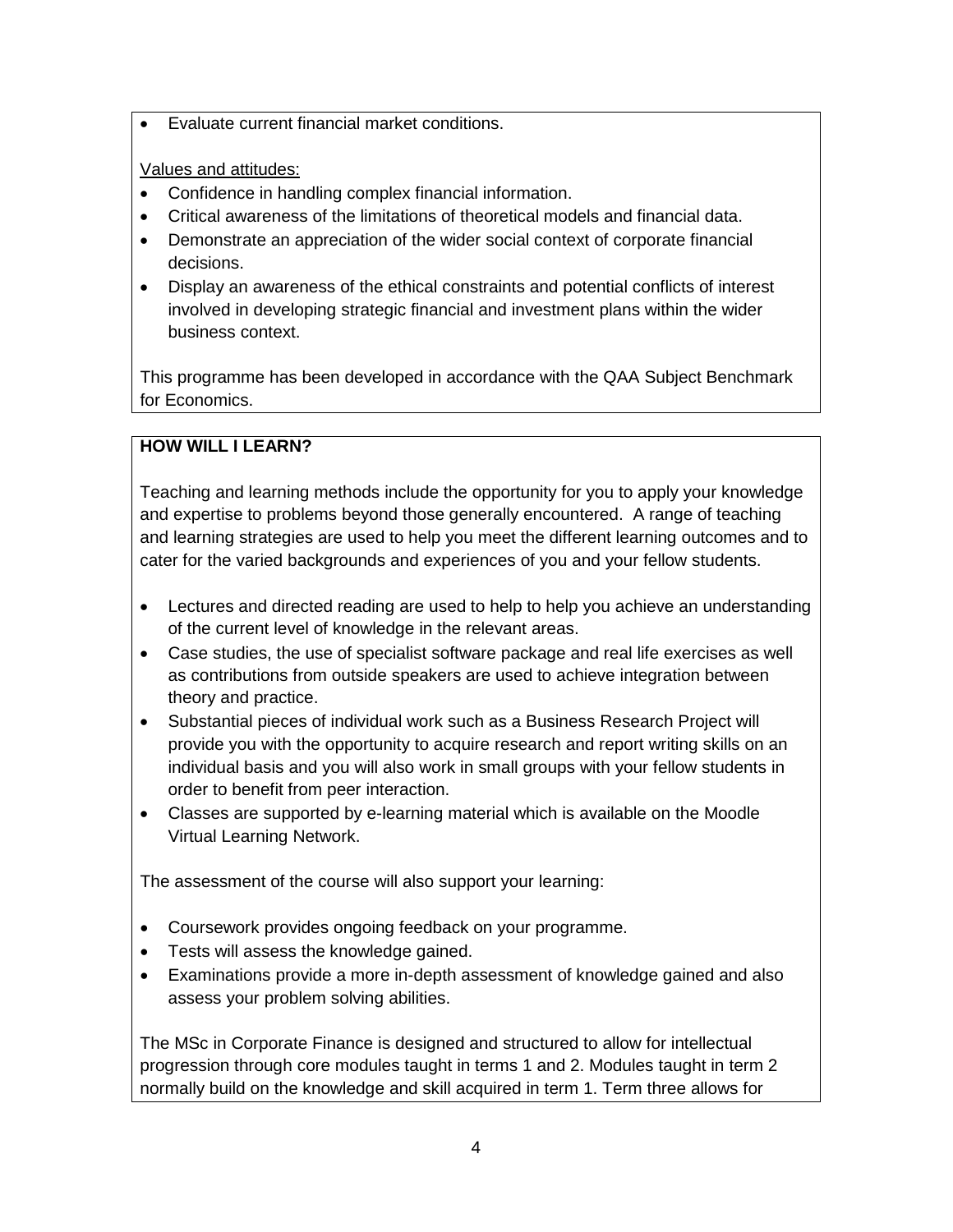further progression by choosing specialist elective modules or a dissertation/project, where students can apply knowledge and skills acquired earlier in the programme.

A minimum of 10 teaching and learning hours (both contact and non-contact) are required for each credit awarded. The precise weighting of different types of teaching and learning depends on the modules you take and the breakdown is therefore provided within the appropriate module specifications.

Non-contact hours are for self-directed study and account for the **minimum** amount of time you should spend studying independently, including subject research, reading, working in groups and completing assignments and other homework.

**Overall teaching and learning hours: approx 1800 hours Contact hours: approx 348 hours**

# **WHAT TYPES OF ASSESSMENT AND FEEDBACK CAN I EXPECT?**

### Assessment and Assessment Criteria

This course is assessed by coursework and examinations and applies standard MSc grade related criteria.

Assessment Criteria are descriptions, based on the intended learning outcomes, of the skills, knowledge or attitudes that you need to demonstrate in order to complete an assessment successfully, providing a mechanism by which the quality of an assessment can be measured. Grade- Related Criteria are descriptions of the level of skills, knowledge or attributes that you need to demonstrate in order achieve a certain grade or mark in an assessment, providing a mechanism by which the quality of an assessment can be measured and placed within the overall set of marks. Assessment Criteria and Grade-Related Criteria will be made available to you to support you in completing assessments. These may be provided in programme handbooks, module specifications, on the virtual learning environment or attached to a specific assessment task*.*

#### Feedback on assessment

Feedback will be provided in line with our Assessment and Feedback Policy and will be provided in a variety of ways throughout your course, both formally and informally, in order to support your learning.

You will normally be provided with coursework feedback within three weeks of the submission deadline or assessment date. This would normally include a provisional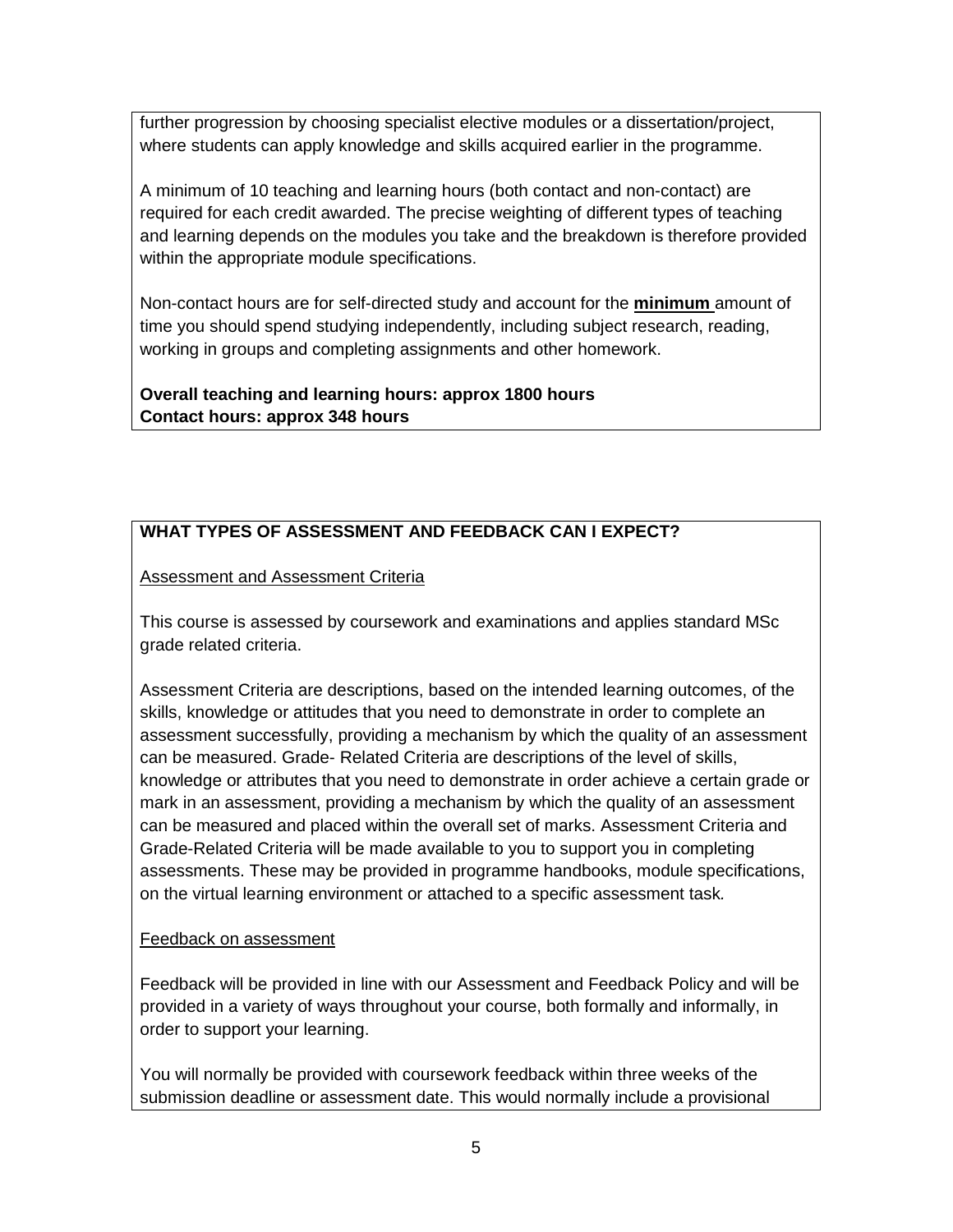grade or mark. The timescale for feedback on final projects or dissertations may be longer. Examination grades will be provided once they have been agreed by an Assessment Board.

More details about the feedback you can expect from individual modules and assessments will be provided by your lecturers.

The full policy can be found at:

[https://www.city.ac.uk/\\_\\_data/assets/pdf\\_file/0008/68921/assessment\\_and\\_feedback\\_p](https://www.city.ac.uk/__data/assets/pdf_file/0008/68921/assessment_and_feedback_policy.pdf) [olicy.pdf](https://www.city.ac.uk/__data/assets/pdf_file/0008/68921/assessment_and_feedback_policy.pdf)

### Assessment Regulations

In order to pass your Programme, you should complete successfully or be exempted from the relevant modules and assessments and will therefore acquire the required number of credits. The programme is weighted according to the number of credits awarded for each module. Pass / Fail modules are excluded from this calculation.

The pass mark for each module is 50% and there are no minimum qualifying marks for individual components.

If you fail an assessment component or a module, the following will apply:

### **1. Re-Sit:**

You will normally be offered one re-sit attempt.

If you are successful in the re-sit, you will be awarded the credit for that module. The mark for each assessment component that is subject to a re-sit will be capped at the pass mark for the module. This capped mark will be used in the calculation of the final module mark together with the original marks for the component(s) that you passed at first attempt.

### **2. Compensation:**

Compensation can only be awarded by the Final Assessment Board and must be applied within the following limits and conditions:

Where you fail up to a total of 20 credits (15 for a postgraduate certificate), you may be eligible for compensation if:

• Compensation is permitted for the module involved (see the "What will I Study"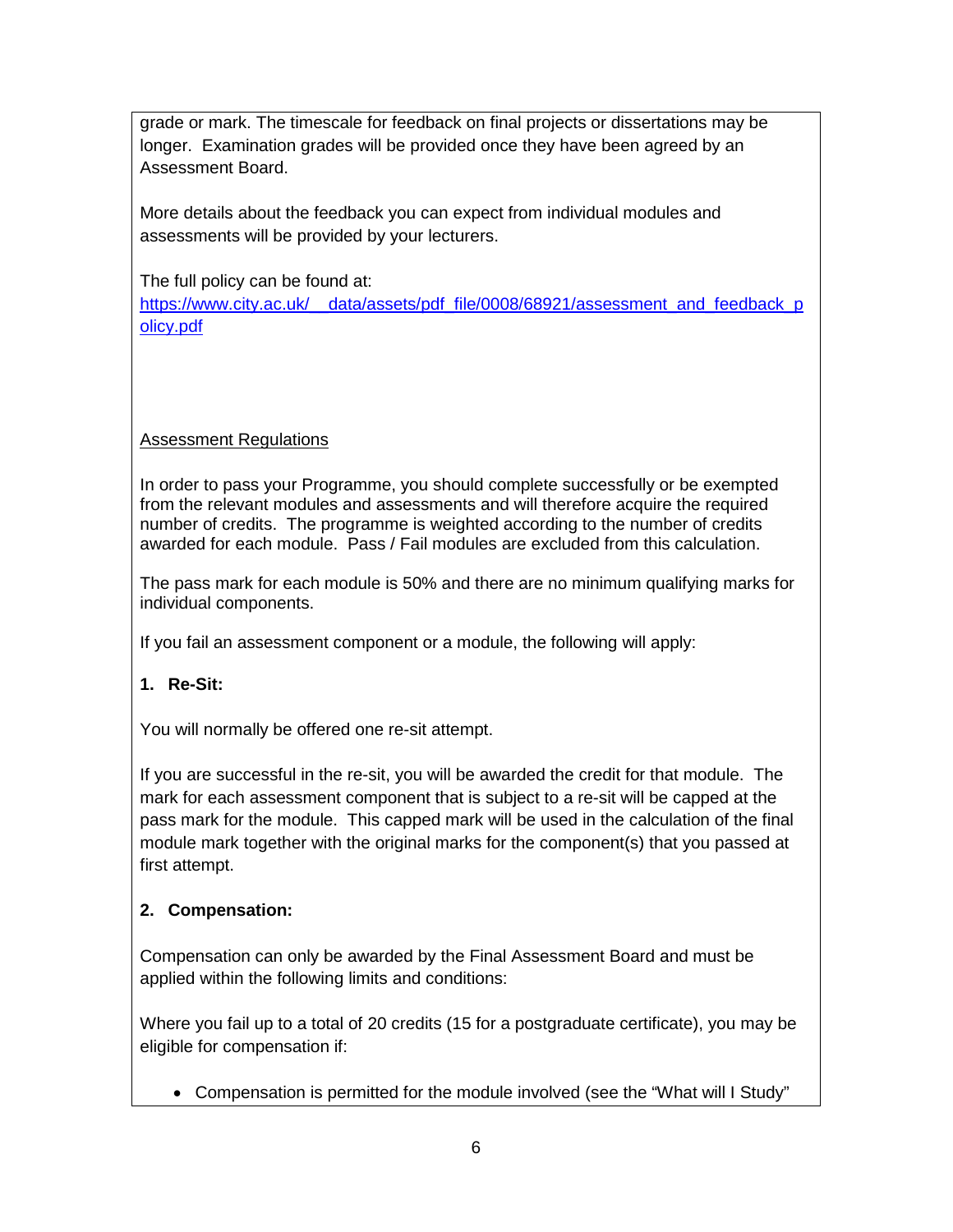section of the programme specification), and

- It can be demonstrated that you have satisfied all the Learning Outcomes of the modules in the Programme, and
- A minimum overall mark of no more than 10% below the module pass mark has been achieved in the module to be compensated, and
- An aggregate mark of 50% has been achieved overall.

If you receive a compensated pass in a module you will be awarded the credit for that module. The original component marks will be retained in the record of marks and your original mark shall be used for the purpose of your award calculation.

If, at the point where you have results for all taught modules:

- You have no more than 20 credits outstanding (15 for a PG Certificate), and
- The grade for this module(s) is 40% or above, and
- Your overall degree average is at least 50%, and
- If the module(s) is eligible for compensation.

Then you will **not** be required to undertake the re-sit for that module, as this will be eligible for compensation.

#### **Please note:**

#### • **If you fail more than 20 credits (excluding project modules), then you must retake all outstanding assessments with no exceptions.**

If you do not meet the pass requirements for a module and do not complete your re-sit by the date specified you will not progress and the Assessment Board will require that you be withdrawn from the programme.

If you fail to meet the requirements for the Programme, the Assessment Board will consider whether you are eligible for an Exit Award as per the table below.

If you would like to know more about the way in which assessment works at City, please see the full version of the Assessment Regulations at: [http://www.city.ac.uk/\\_\\_data/assets/word\\_doc/0003/69249/s19.doc](http://www.city.ac.uk/__data/assets/word_doc/0003/69249/s19.doc)

| <b>WHAT AWARD CAN I GET?</b> |           |                |           |              |            |  |
|------------------------------|-----------|----------------|-----------|--------------|------------|--|
| Master's Degree:             |           |                |           |              |            |  |
|                              | <b>HE</b> |                |           |              |            |  |
|                              |           | <b>Credits</b> | Weighting | <b>Class</b> | % required |  |
|                              | Level     |                | (%)       |              |            |  |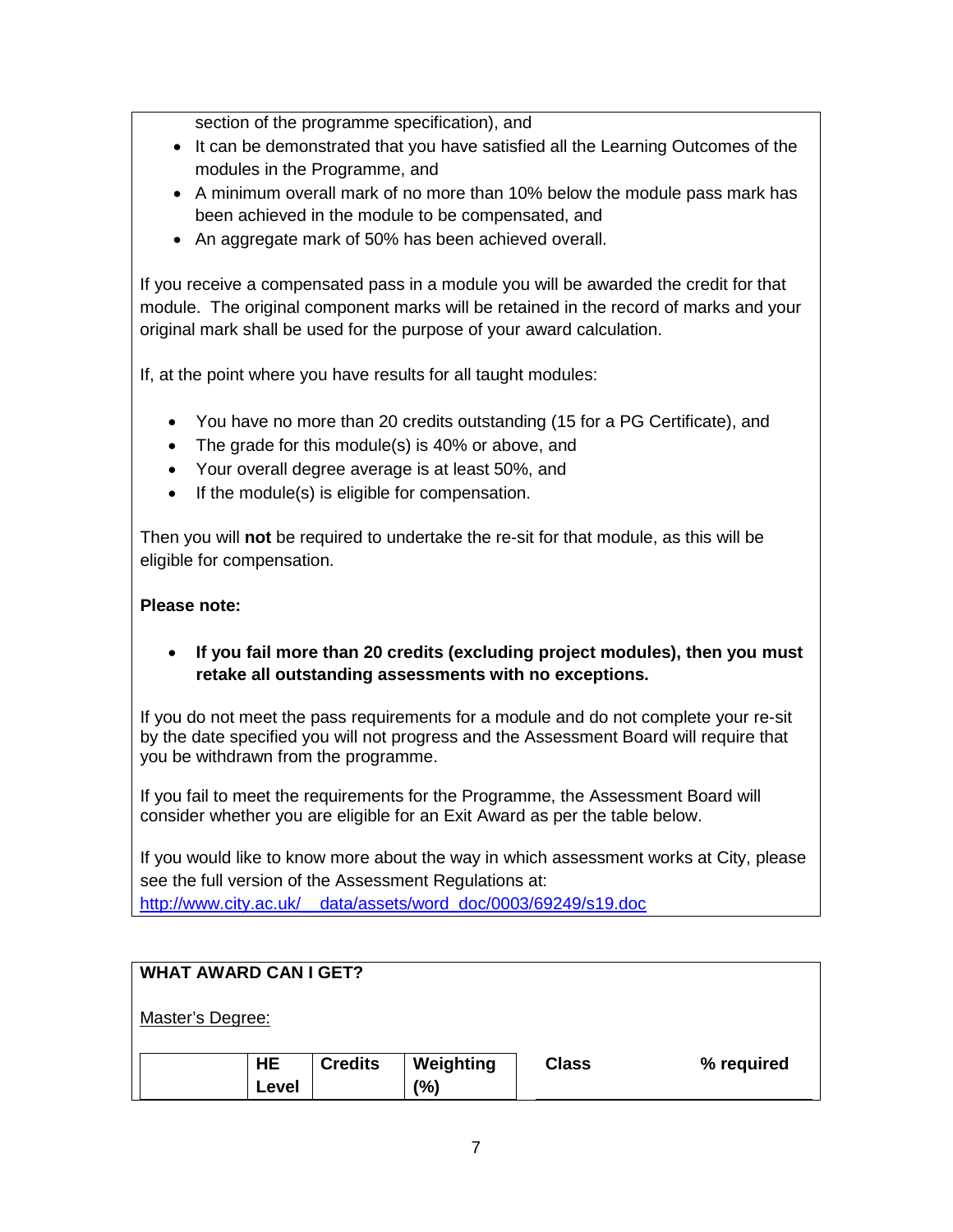| Taught                                                                            | 7         | 180            | 100               | <b>With Distinction</b> | 70         |  |  |
|-----------------------------------------------------------------------------------|-----------|----------------|-------------------|-------------------------|------------|--|--|
|                                                                                   |           |                | <b>With Merit</b> |                         | 65         |  |  |
|                                                                                   |           |                |                   | Without                 | 50         |  |  |
|                                                                                   |           |                |                   | Classification          |            |  |  |
| Postgraduate Diploma:<br>You must achieve 120 credits with a minimum mark of 50%. |           |                |                   |                         |            |  |  |
|                                                                                   | <b>HE</b> | <b>Credits</b> | Weighting         | <b>Class</b>            | % required |  |  |
|                                                                                   | Level     |                | $(\%)$            |                         |            |  |  |
| Taught                                                                            | 7         | 120            | 100               | <b>With Distinction</b> | 70         |  |  |
|                                                                                   |           |                |                   | <b>With Merit</b>       | 65         |  |  |
|                                                                                   |           |                |                   | Without                 | 50         |  |  |
|                                                                                   |           |                |                   | Classification          |            |  |  |

# **WHAT WILL I STUDY?**

• As presented in the summary description of the programme, the programme is taught over three terms. You must complete five core modules in term one, four core modules in term two, and: either five elective modules; three elective modules and an Applied Research Project, or one elective module and a Business Research Project in term three.

| <b>Module Title</b>          | <b>SITS</b>   | <b>Module</b>  | Core/           | <b>Compensation</b> | Level          |
|------------------------------|---------------|----------------|-----------------|---------------------|----------------|
|                              | Code          | <b>Credits</b> | <b>Elective</b> | Yes/No              |                |
| Theory of Finance            | <b>SMM148</b> | 15             | C               | Υ                   | $\overline{7}$ |
| Corporate Finance and        | <b>SMM467</b> | 15             | $\mathsf{C}$    | Y                   | $\overline{7}$ |
| Valuation                    |               |                |                 |                     |                |
| <b>Statistics in Finance</b> | <b>SMM248</b> | 15             | $\mathsf{C}$    | Y                   | $\overline{7}$ |
| <b>Financial Reporting</b>   | <b>SMM249</b> | 15             | C               | Y                   | $\overline{7}$ |
| Topics in Mergers and        | <b>SMM236</b> | 15             | $\mathsf{C}$    | Y                   | $\overline{7}$ |
| Acquisitions                 |               |                |                 |                     |                |
| <b>Advanced Corporate</b>    | <b>SMM464</b> | 15             | $\mathsf{C}$    | Y                   | $\overline{7}$ |
| Finance                      |               |                |                 |                     |                |
| <b>Corporate Risk</b>        | <b>SMM250</b> | 15             | $\mathsf{C}$    | Y                   | $\overline{7}$ |
| Management                   |               |                |                 |                     |                |
| <b>Financial Statement</b>   | <b>SMM147</b> | 15             | $\mathsf{C}$    | Y                   | $\overline{7}$ |
| Analysis                     |               |                |                 |                     |                |
| Research Methods for         | <b>SMM522</b> | 10             | C               | Y                   | $\overline{7}$ |
| <b>Finance Professionals</b> |               |                |                 |                     |                |
| The Economics of             | <b>SMM237</b> | 10             | E               | Y                   | $\overline{7}$ |
| Corporate Governance         |               |                |                 |                     |                |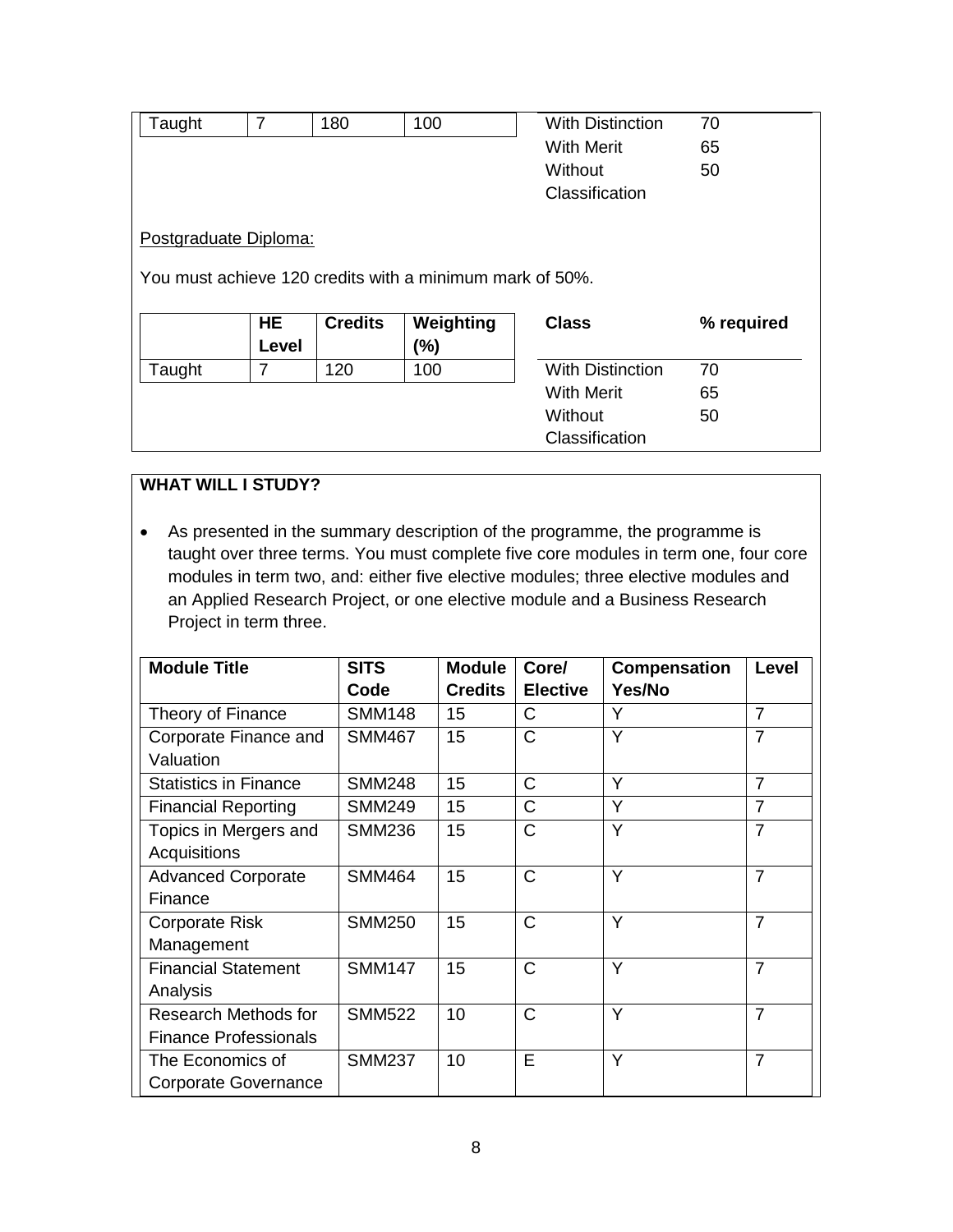| Corporate                     | <b>SMM225</b> | 10 | E                       | Y                       | $\overline{7}$ |
|-------------------------------|---------------|----|-------------------------|-------------------------|----------------|
| Restructuring                 |               |    |                         |                         |                |
| <b>Private Equity</b>         | <b>SMM528</b> | 10 | $\overline{E}$          | Y                       | $\overline{7}$ |
| Investment                    |               |    |                         |                         |                |
| <b>Business Research</b>      | <b>SMM527</b> | 40 | E                       | $\overline{N}$          | $\overline{7}$ |
| Project                       |               |    |                         |                         |                |
| <b>Applied Research</b>       | <b>SMM799</b> | 20 | $\overline{E}$          | $\overline{\mathsf{N}}$ | $\overline{7}$ |
| Project                       |               |    |                         |                         |                |
| Modelling and Data            | <b>SMM069</b> | 10 | $\overline{E}$          | $\overline{Y}$          | $\overline{7}$ |
| Analysis                      |               |    |                         |                         |                |
| Corporate                     | <b>SMM225</b> | 10 | $\overline{E}$          | Y                       | $\overline{7}$ |
| Restructuring                 |               |    |                         |                         |                |
| Ethics, Society and the       | <b>SMM500</b> | 10 | Ē                       | Ÿ                       | $\overline{7}$ |
| <b>Financial Sector</b>       |               |    |                         |                         |                |
| <b>Global Real Estate</b>     | <b>SMM545</b> | 10 | E                       | Y                       | $\overline{7}$ |
| <b>Markets</b>                |               |    |                         |                         |                |
| <b>Hedge Funds</b>            | <b>SMM121</b> | 10 | $\overline{E}$          | Y                       | $\overline{7}$ |
| Intro to Python               | <b>SMM283</b> | 10 | E                       | Y                       | $\overline{7}$ |
| Investment Banking in         | <b>SMM126</b> | 10 | $\overline{\mathsf{E}}$ | $\overline{Y}$          | $\overline{7}$ |
| Corporate Finance             |               |    |                         |                         |                |
| <b>Investment Strategy</b>    | <b>SMM140</b> | 10 | $\overline{E}$          | $\overline{Y}$          | $\overline{7}$ |
| <b>Private Equity</b>         | <b>SMM528</b> | 10 | Ē                       | Ÿ                       | $\overline{7}$ |
| Investment                    |               |    |                         |                         |                |
| <b>Project Finance</b>        | <b>SMM232</b> | 10 | E                       | Y                       | $\overline{7}$ |
| Project Finance and           | <b>SMM953</b> | 10 | E                       | $\overline{Y}$          | $\overline{7}$ |
| Infrastructure                |               |    |                         |                         |                |
| Investment                    |               |    |                         |                         |                |
| <b>Technical Analysis and</b> | <b>SMM529</b> | 10 | E                       | Y                       | $\overline{7}$ |
| <b>Trading Systems</b>        |               |    |                         |                         |                |

During term three you will be able to choose from a range of electives to personalise your experience.

This list of electives is an indication of the range of modules that can be on offer and is subject to change due to circumstances such as: enhancing or updating the quality and content of educational provision; responding to student feedback; academic staffing changes; the number of students in each programme; a lack of student demand for certain modules; or factors beyond the institution's reasonable control, such as meeting the latest requirements of a commissioning or accrediting body. For these reasons, not all the electives listed will be offered every year. New (additional or replacement) modules may also be added for these reasons.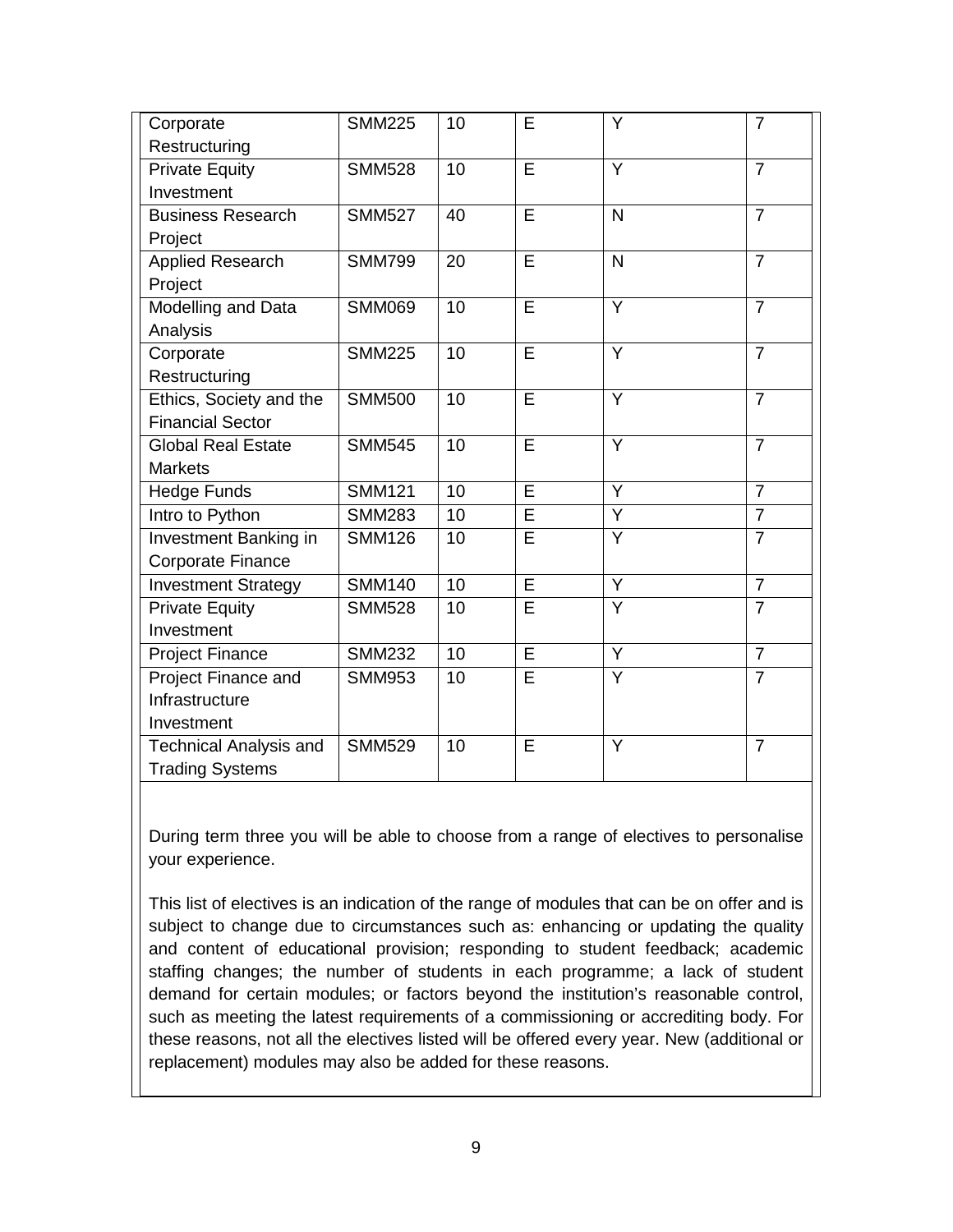There may also be pre-requisites for joining a module, and space and timetable availability restrictions may also apply.

The list of electives offered in a given year will be confirmed by February 1<sup>st</sup>.

Please note: You will be precluded from taking electives in Mergers and Acquisitions as this covers material included in the core of the degree.

# **TO WHAT KIND OF CAREER MIGHT I GO ON?**

**<http://www.cass.city.ac.uk/more-about-cass/careers-services> - Careers Service**

**<http://www.cass.city.ac.uk/more-about-cass/alumni-services> - Alumni Service**

## **WHAT STUDY ABROAD OPTIONS ARE AVAILABLE?**

- *A number of international electives are offered to students in the third term – depending on availability.*

### **WHAT PLACEMENT OPPORTUNITIES ARE AVAILABLE?**

Placements are not part of the programme.

### **WILL I GET ANY PROFESSIONAL RECOGNITION?**

Accreditations for the course are available from a number of professional bodies, primarily:

- ACCA Associate of Certified Chartered Accountants
- CIMA Chartered Institute of Management Accountants
- CFA- Chartered Financial Analyst

Please note that these change from time to time and the most up to date information is available on our website.

## **HOW DO I ENTER THE PROGRAMME?**

**Entrance Requirements**